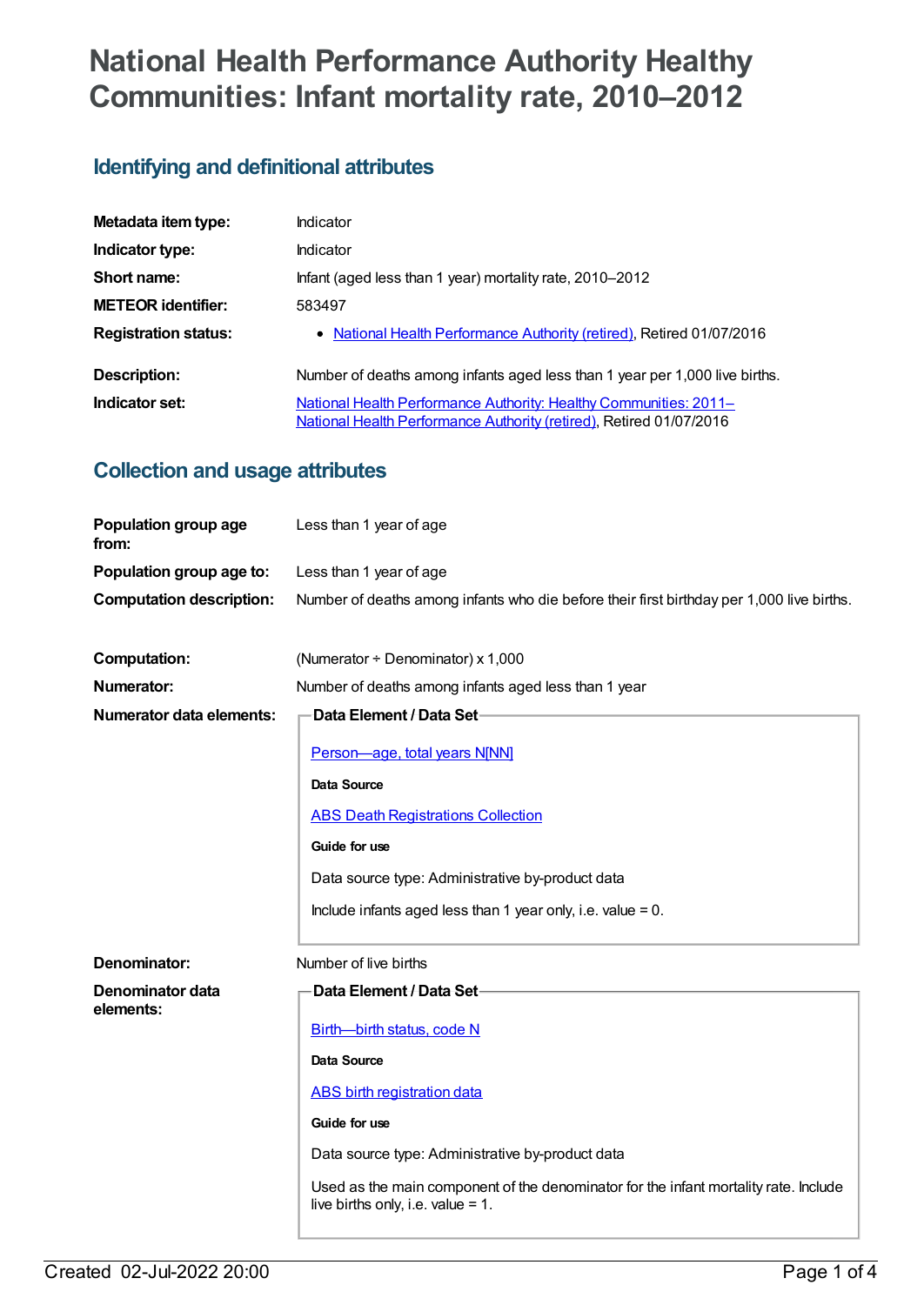| Disaggregation:                         | By Medicare Local catchment, which is derived from <b>Address—statistical area</b> , level 2<br>(SA2) code (ASGS 2011) N(9), and by Medicare Local peer group.                                                                                                                                                                                                                                                                                                                                                                                                                                                                                                                                                                                                                                                                                                                                                                                                                                                                                                                                                                                                |
|-----------------------------------------|---------------------------------------------------------------------------------------------------------------------------------------------------------------------------------------------------------------------------------------------------------------------------------------------------------------------------------------------------------------------------------------------------------------------------------------------------------------------------------------------------------------------------------------------------------------------------------------------------------------------------------------------------------------------------------------------------------------------------------------------------------------------------------------------------------------------------------------------------------------------------------------------------------------------------------------------------------------------------------------------------------------------------------------------------------------------------------------------------------------------------------------------------------------|
|                                         | Medicare Locals plan and fund health services in communities across Australia. They<br>help to ensure patients can access the care they need, particularly when a variety of<br>health workers are involved in providing treatments. A Medicare Local catchment refers<br>to the geographic area of a Medical Local (see Administrative health region-Medicare<br>Local identifier, code AANNN)                                                                                                                                                                                                                                                                                                                                                                                                                                                                                                                                                                                                                                                                                                                                                               |
|                                         | Medicare Local peer groups are the grouping of the 61 Medicare Locals into seven peer<br>groups, which allows Medicare Locals to be compared to other Medicare Locals with<br>similar characteristics, and to the average for their peer group (see Administrative health<br>region—Medicare Local peer group, code $N$ ). This grouping was undertaken by the<br>National Health Performance Authority using statistical cluster analysis of 2006 Census<br>based socioeconomic status for each Medicare Local and, 2006 Census based<br>Remoteness Area categories (ABS cat. no. 2039.0). Additional information on the<br>average distance to the closest large city and major hospital (A1 public hospital peer<br>group classification, 2010-11) contributed to the assignment of Medicare Locals to peer<br>groups. Groupings were tested for face validity with a stakeholder group. The National<br>Health Performance Authority has created 7 peer groups: Metro 1 to 3, Regional 1 and 2<br>and Rural 1 and 2. See Healthy Communities: Australians' experiences with primary<br>health care in 2010-11, Technical Supplement for more information. |
| <b>Disaggregation data</b><br>elements: | Data Element / Data Set-                                                                                                                                                                                                                                                                                                                                                                                                                                                                                                                                                                                                                                                                                                                                                                                                                                                                                                                                                                                                                                                                                                                                      |
|                                         | Address-statistical area, level 2 (SA2) code (ASGS 2011) N(9)                                                                                                                                                                                                                                                                                                                                                                                                                                                                                                                                                                                                                                                                                                                                                                                                                                                                                                                                                                                                                                                                                                 |
|                                         | Guide for use                                                                                                                                                                                                                                                                                                                                                                                                                                                                                                                                                                                                                                                                                                                                                                                                                                                                                                                                                                                                                                                                                                                                                 |
|                                         | Data source type: Administrative by-product data                                                                                                                                                                                                                                                                                                                                                                                                                                                                                                                                                                                                                                                                                                                                                                                                                                                                                                                                                                                                                                                                                                              |
|                                         | Used for disaggregation by Medicare Local catchment.                                                                                                                                                                                                                                                                                                                                                                                                                                                                                                                                                                                                                                                                                                                                                                                                                                                                                                                                                                                                                                                                                                          |
|                                         | Deaths are attributed to the Medicare Local catchment in which the infant usually<br>resided, irrespective of where they died.                                                                                                                                                                                                                                                                                                                                                                                                                                                                                                                                                                                                                                                                                                                                                                                                                                                                                                                                                                                                                                |
|                                         | Births are attributed to the Medicare Local catchment of usual residence of the<br>mother, irrespective of where the birth occurred.                                                                                                                                                                                                                                                                                                                                                                                                                                                                                                                                                                                                                                                                                                                                                                                                                                                                                                                                                                                                                          |
|                                         | Data Element / Data Set-                                                                                                                                                                                                                                                                                                                                                                                                                                                                                                                                                                                                                                                                                                                                                                                                                                                                                                                                                                                                                                                                                                                                      |
|                                         | Administrative health region-Medicare Local identifier, code AANNN                                                                                                                                                                                                                                                                                                                                                                                                                                                                                                                                                                                                                                                                                                                                                                                                                                                                                                                                                                                                                                                                                            |
|                                         | Data Element / Data Set-                                                                                                                                                                                                                                                                                                                                                                                                                                                                                                                                                                                                                                                                                                                                                                                                                                                                                                                                                                                                                                                                                                                                      |
|                                         | Administrative health region-Medicare Local peer group, code N                                                                                                                                                                                                                                                                                                                                                                                                                                                                                                                                                                                                                                                                                                                                                                                                                                                                                                                                                                                                                                                                                                |

## **Representational attributes**

| <b>Representation class:</b> | Rate                           |
|------------------------------|--------------------------------|
| Data type:                   | Real                           |
| Unit of measure:             | Life event (e.g. birth, death) |
| Format:                      | N[NN].N                        |
|                              |                                |

## **Indicator conceptual framework**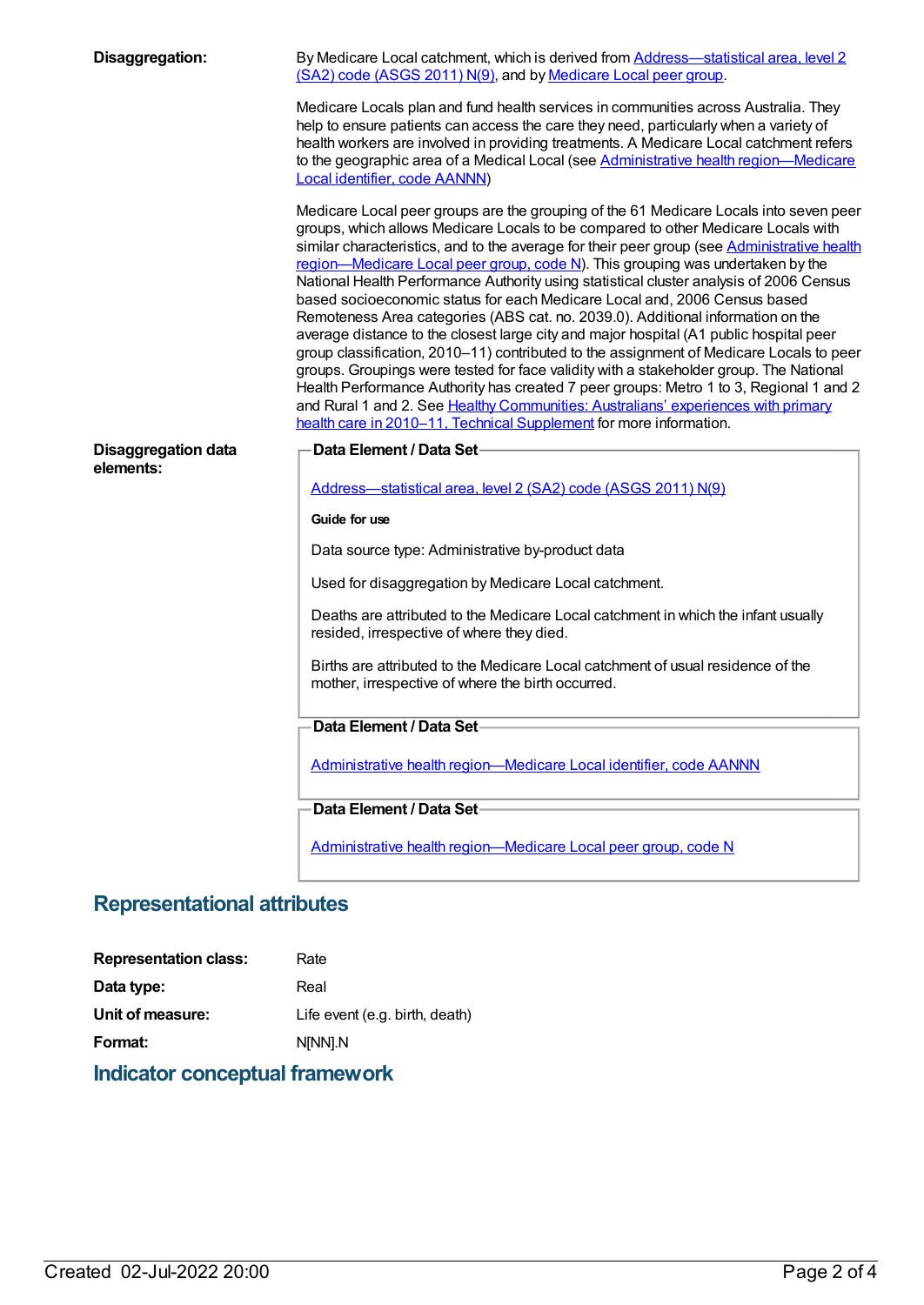**Framework and dimensions:**

#### [PAF-Effectiveness](https://meteor.aihw.gov.au/content/554925)

- [PAF-Appropriateness](https://meteor.aihw.gov.au/content/554929)
- [PAF-Effectiveness](https://meteor.aihw.gov.au/content/554928) of access
- **[PAF-Quality](https://meteor.aihw.gov.au/content/554930)** 
	- o [PAF-Capability](https://meteor.aihw.gov.au/content/554934)
	- o **[PAF-Continuity](https://meteor.aihw.gov.au/content/554935)**
	- o **[PAF-Responsiveness](https://meteor.aihw.gov.au/content/554933)**
	- o [PAF-Safety](https://meteor.aihw.gov.au/content/554932)
- [PAF-Sustainability](https://meteor.aihw.gov.au/content/554931)

#### **Data source attributes**

**Data sources: Data Source**

ABS birth [registration](https://meteor.aihw.gov.au/content/394483) data

**Frequency**

Annual

**Data custodian**

Australian Bureau of Statistics

#### **Data Source**

**ABS Death [Registrations](https://meteor.aihw.gov.au/content/394481) Collection** 

**Frequency**

Annual

**Data custodian**

Australian Bureau of Statistics

### **Accountability attributes**

| <b>Reporting requirements:</b>                                               | National Health Performance Agreement-Performance and Accountability Framework |
|------------------------------------------------------------------------------|--------------------------------------------------------------------------------|
| Organisation responsible<br>for providing data:                              | Australian Bureau of Statistics                                                |
| <b>Accountability:</b>                                                       | National Health Performance Authority                                          |
| Further data development / Specification: Long-term.<br>collection required: |                                                                                |

### **Source and reference attributes**

| <b>Submitting organisation:</b> | National Health Performance Authority                                                                                                                                                                                                                                 |  |
|---------------------------------|-----------------------------------------------------------------------------------------------------------------------------------------------------------------------------------------------------------------------------------------------------------------------|--|
| Origin:                         | <b>Healthy Communities</b>                                                                                                                                                                                                                                            |  |
| <b>Reference documents:</b>     | National Health Performance Authority-Performance and Accountability Framework                                                                                                                                                                                        |  |
|                                 | Healthy Communities: Child and maternal health in 2009–2012, Technical Supplement.<br>Available from:<br>http://www.myhealthycommunities.gov.au/Content/publications/downloads<br><b>/NHPA HC Report Child and maternal health Technical Supplement July 2014.pdf</b> |  |

### **Relational attributes**